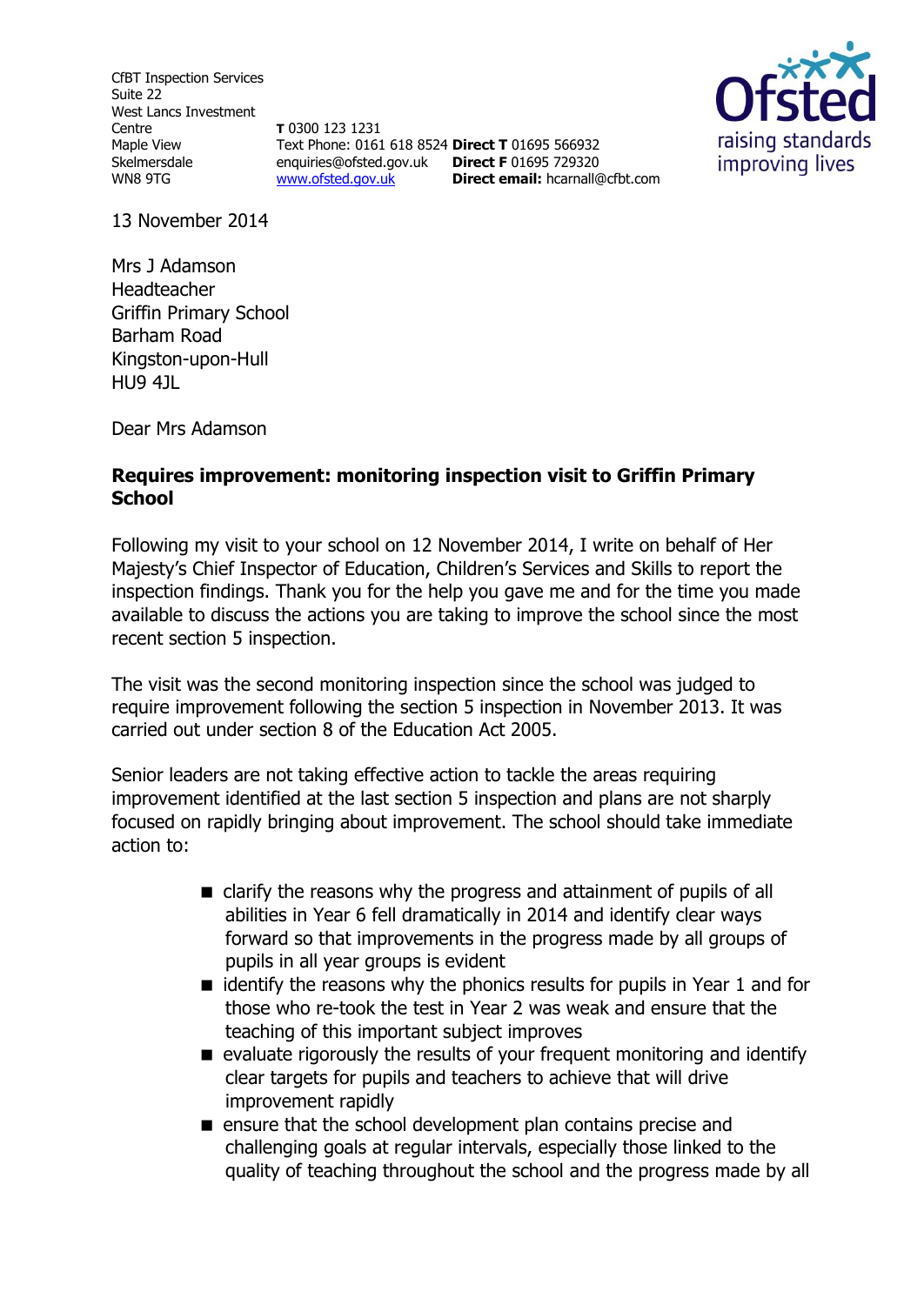

groups of pupils so that the impact of leaders' work to improve achievement and teaching can be accurately judged.

# **Evidence**

During the inspection, I held meetings with you and your deputy. We discussed the 2014 national test results and I evaluated your monitoring documents relating to teaching and learning and reports provided by English and mathematics subject leaders. I visited all classrooms with you for short periods to observe pupils at work, look at a number of books and to evaluate actions undertaken since my last visit in February 2014.

# **Context**

Three new teachers took up their appointments on 1 September 2014 to fill vacancies caused by three staff leaving the school.

# **Main findings**

The new systems and monitoring activities described by you and subject leaders during my previous visit have not had the expected effect. During our discussions, it was clear that despite your disappointment regarding the 2014 results, you struggled to identify precisely the reasons why pupils underachieved in a number of areas. Year 6 pupils those who left in 2014, made significantly less progress in reading and mathematics than pupils nationally. Just over a quarter of pupils in Year 1 reached the expected standard in the phonics test compared with the national picture. This is considerably fewer pupils than in the previous year and well below the national figure. In addition, only half of pupils in Year 2 who re-took the phonics test reached the expected standard. This means that there are pupils moving forward into Year 3 without the necessary skills and knowledge in this important area.

During our visit to all classrooms I saw a mixed picture in the quality of marking and also the quality and quantity of work in pupil's books. A key focus has been on reading, however it is disappointing to note that where pupils were having a reading lesson, using a new programme, few were making progress and many did not understand what they were learning.

You and other leaders undertake a range of monitoring activities, for example, a marking survey and the frequent checks on the quality of teaching and learning, but it is unclear how you evaluate this information and use it to drive improvements and set realistic targets for both pupils and teachers to achieve in order to improve their practice.

I will carry out further visits and, where necessary, provide further support and challenge to the school until its next section 5 inspection.